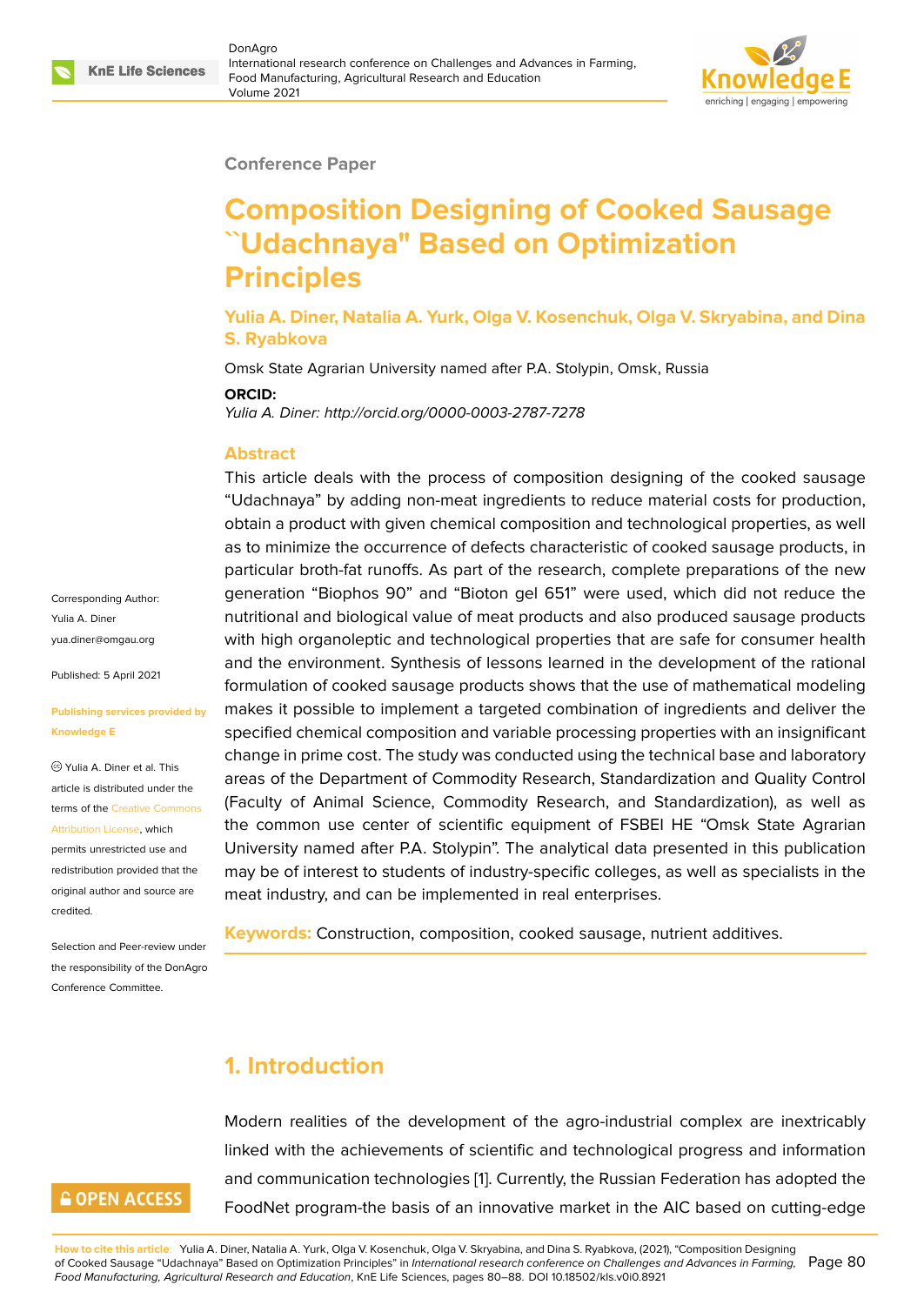technologies that can be applied both in agriculture in general and in the processing industry in particular [2, 3]. The most important achievement of the FoodNet market will be the possibility of designing and subsequent mass production of balanced food products with a regulated and predictable composition, containing quality ingredients and at the same time, [e](#page-7-1)c[on](#page-7-2)omically accessible to all segments of the population [4, 5].

Designing food products with predictable consumer properties is scientific and applied directly in the food industry, which is based on the achievements of fundamental sciences, engineering, and technology [6]. The principles of food combinatorics r[em](#page-7-3)[ain](#page-8-0) particularly relevant for meat products, the formulation of which, in addition to the actual meat component, includes a variety of non-meat components that affect both the nutritional value of the finished [pr](#page-8-1)oduct and its technological and consumer properties. Thus, the creation of combined meat products is a promising direction for the development of the processing industry, which requires information methodological support for modeling processes and software implementation in solving specific tasks [7].

The design issues and optimizing the composition of balanced quality products are covered in the scientific works of Lisin P.A. [6], Lipatov N.N. [8], Muratova E.A. [9], [Ko](#page-8-2)lesnikova N.V. [10], Dvoretsky S.I. [11] and other researchers.

The industrial growth of combined meat products is associated not only with saving meat, but also with the creation and productio[n o](#page-8-1)f new high-qua[lit](#page-8-3)y products that h[ave](#page-8-4) balanced medical [an](#page-8-5)d biological pro[pe](#page-8-6)rties for various professional and age groups of the population [12].

A significant change in the food patterns of the population, a decrease in meat production, and instability in its quality characteristics have caused the need to use new-generatio[n in](#page-8-7)gredients in recipes for meat products, primarily nutrient additives. They are used as enriching ingredients, food value regulators, consistency stabilizers, emulsifiers, and also contribute to increasing the yield of finished products [13]. Numerous scientific works by P.A. Lisin and scientists of the Omsk State Agrarian University prove that a targeted combination of prescription ingredients in production can provide a nutritional composition with a given chemical properties [14] have b[een](#page-8-8) scientifically based the fact of creation of the rational formulations of multi-component products by mathematical model methods, which makes it possible to implement a targeted combination of ingredients used and ensure that the prescrip[tion](#page-8-9) controlled technological properties [6, 15, 16].

The scientific article subject is a composite mixture of minced meat for cooked sausage "Udachnaya", containing: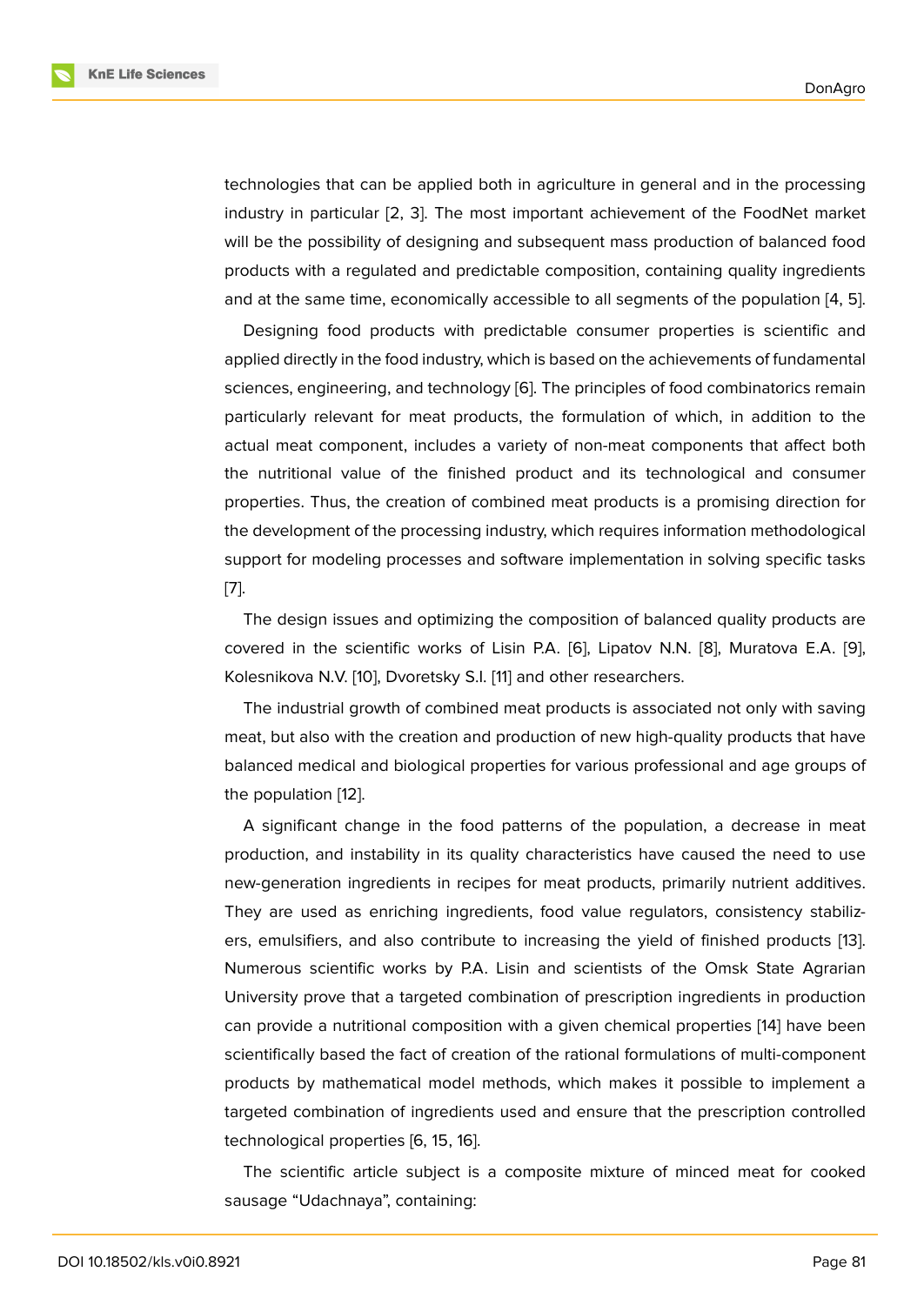**KnE Life Sciences** 

1) food additive "Biophos 90" - food-grade modification phosphate used to increase the moisture-binding and emulsifying capacity of muscular tissue proteins; improve organoleptic indicators; stabilize the process of color formation; inhibition oxidative processes at various processing stages and storage conditions of meat products;

2) "Bioton gel 651" - a mixture of refined kappa-carrageenan powder type with a high moisture-binding, gel-forming capability; improving the consistency and product characteristics of the finished product; reducing the percent of defective goods by eliminating the probability of formation of broth-fat pocket; reducing the effect of moisture in vacuum-packed products; increasing the output of the finished product by reducing heat losses; stabilizing the quality of products obtained by using low-quality raw materials

Work objective: To develop the optimal formulation composition of cooked sausage "Udachnaya" with a mass fraction of moisture no more than 70%, fat no more than 29%, protein no less than 7%. It is necessary to determine in what combination and in what quantity the existing raw materials should be added to the raw mix of the minced meat formulation, to ensure a minimum cost and high moisture resistance of the finished product.

#### **2. Methods and Equipment**

The implementation of this goal is achieved by building a mathematical model, through:

1)  $X_{-}$  – the number of units of the j-th formulation component;

2)  $a_{ij}$  – the amount of the i-th micro-and macro-nutrient in the j-th formulation component (mass fraction of moisture, protein, fat, etc.);

3)  $b_i$  – upper limit of the i-th micro - and macro-nutrient in cooked sausage "Udachnaya";

4)  $C_i$  – the cost of a raw material unit of j-th type.

The amount of micro - and macro-nutrient in the cooked sausage "Udachnaya" is expressed by inequalities 1-4:

a\_11 х\_(1)+а\_12 х\_2+...+а\_1n х\_n≤b\_1; (1)

a\_21 х\_(1)+а\_22 х\_2+...+а\_2n х\_n≤b\_2; (2)

a\_m1 х\_(1)+а\_m2 х\_2+...+а\_mn х\_n≤b\_m; (3)

х\_1≥0,х\_2≥0,……х\_n≥0. (4)

It is necessary to find a rational constraint where the target function is minimal.

Assessment of the moisture-retaining capacity of minced meat of the developed formulations consists of determining the difference between the amount of the mass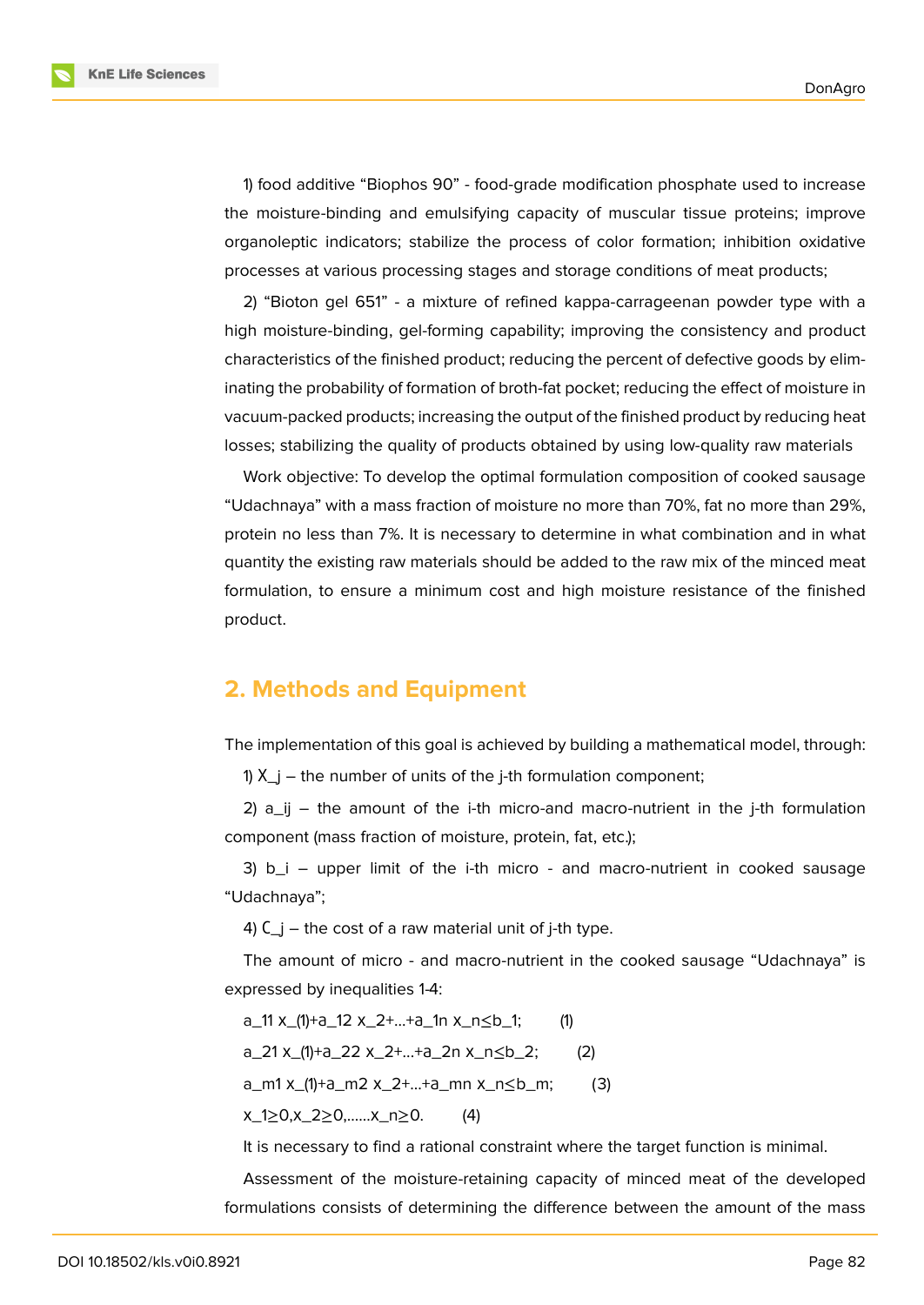

fraction of moisture in the original minced meat mixture and the amount of moisture separated during heat treatment.

#### **3. Results**

The initial data for calculating the variant of boiled sausage "Udachnaya" formulations are presented in table 01.

At the first stage of the research, we will introduce the variables x1, x2, x3, x4, x5, х6, respectively, the required specific weight of adding in the composition of cooked sausage "Udachnaya" the introduced ingredient for formulation  $N<sup>o</sup>$  1. It is necessary to find the values x1, x2, x3, x4, x5, x6, where  $F(x) = min \{206x1 + 180x2 + 66x3 + 13x4 + 12x3 + 13x4 + 12x3 + 12x4 + 12x3 + 12x4 + 12x3 + 12x4 + 12x3 + 12x4 + 12x3 + 12x4 + 12x3 + 12x4 + 12x5 + 12x5 + 12x5 + 12x5 + 12x5 + 12x5 + 12x5 + 12x5 + 12x5 + 12x$  $28x5 + 0x6$  (5) if the following conditions are met:

1) 0.2x1+0.13x2+0.02x3+0.11x4+0.09x5+0x6  $\geq$  0.07 (protein mass fraction is not less than 7%) (6);

2) 0.04x1+0.31x2+0.86x3+0.11x4+0.09x5+0x6  $\leq$  0.29 (mass fraction of fat is no more than 29%) (7);

3) 0.74x1+0.54x2+0.11x3+0.77x4+0.45x5+1x6  $\leq$  0.70 (mass fraction of moisture is no more than 70 %) (8);

4) calculation of the product unit  $x1+x2+x3+x4+x5+x6 = 1$ ; (9)

5) the constraints of variables are represented as follows:  $x1 \ge 0$ ;  $x2=0.18$ ;  $x3\ge 0$ ; х4≤0.05; х5≤0.02; х6 ≥0.2 (10)

The use of the simplex method made it possible to find the mass of added ingredients (table 02) in the production of a unit of cooked sausage "Udachnaya" with a minimum cost of 81 rubles.

At the second stage, we denote x1, x2, x3, x4, x5, x6, x7, respectively, the required specific weight of adding in the composition of cooked sausage "Udachnaya" the introduced ingredient for formulation  $N^{\circ}$  2. It is necessary to find the values x1, x2, х3, х4, х5, х6, х7 where F(x) = min {206х1+180х2+66х3+13х4+28х5+0х6+122х7} (11) if the following conditions are met:

1) 0.2х1+0.13х2+0.02х3+0.11х4+0.09х5+0х6+0х7 ≥ 0.07 (protein mass fraction is not less than 7%) (12);

2) 0.04x1+0.31x2+0.86x3+0.11x4+0.09x5+0x6+0x7  $\leq$  0.29 (mass fraction of fat is no more than 29%) (13);

3) 0.74х1+0.54х2+0.11х3+0.77х4+0.45х5+1х6 +0.022х7≤ 0.70 (mass fraction of moisture is no more than 70 %) (14);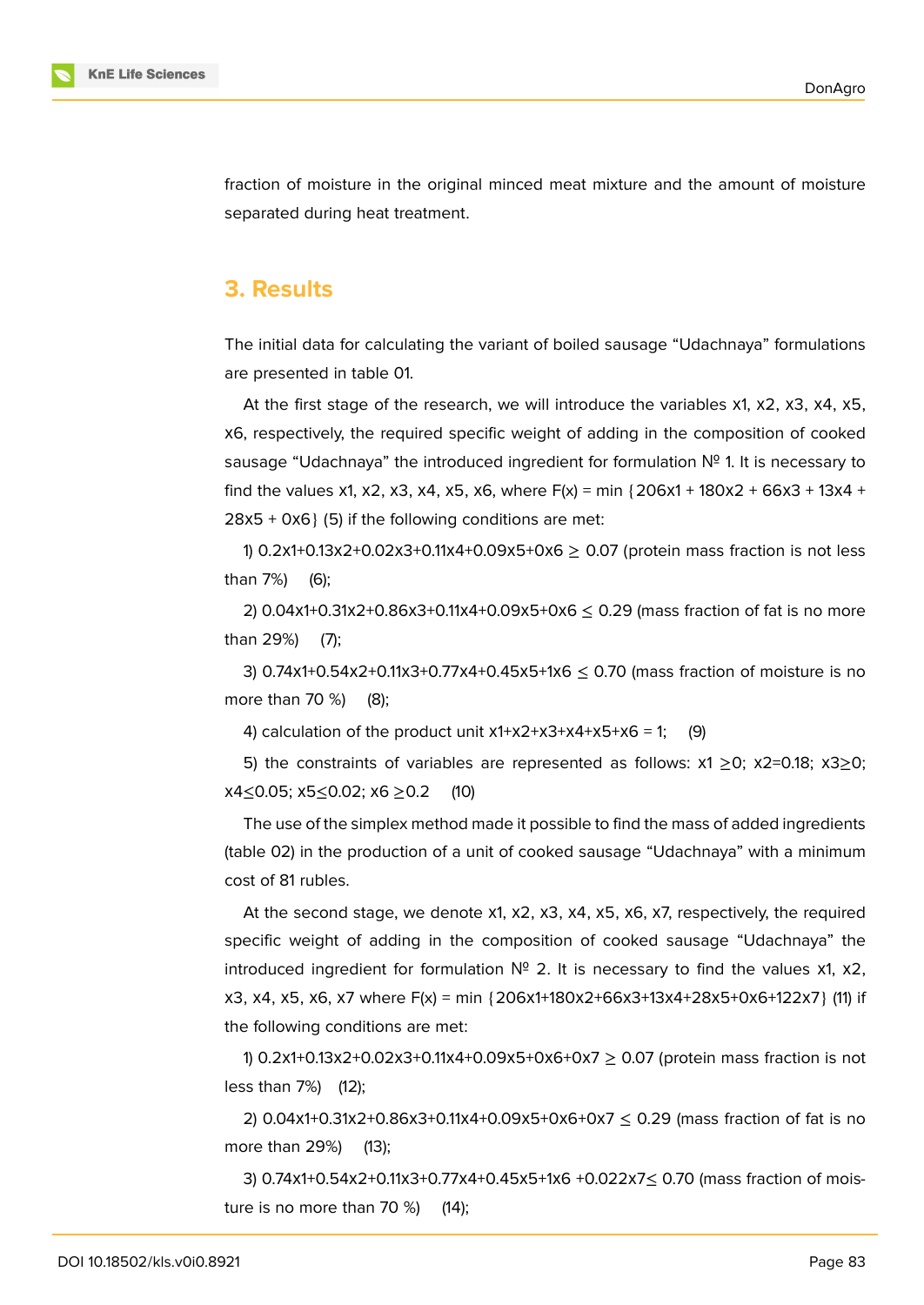

| Raw material<br>name                       | Content, % |          |                   |               | Caloric<br>content,<br>cal | Cost,<br>rub/kg | Quantity<br>per 100<br>kg of<br>minced<br>meat |              |
|--------------------------------------------|------------|----------|-------------------|---------------|----------------------------|-----------------|------------------------------------------------|--------------|
|                                            | moisture   | proteins | fats              | ash           | carbohydrates              |                 |                                                |              |
|                                            |            |          |                   | Variant Nº 1: |                            |                 |                                                |              |
| 1. trimmed beef. 1<br>category             | 74.3       | 20       | 3.89              | 0.91          | 0.89                       | 119             | 206.4                                          |              |
| 2. trimmed pork.<br>semi-fat               | 54.7       | 13       | 30.68             | 0.82          | 0.8                        | 331             | 180                                            |              |
| 3. flank fat                               | 11.4       | 2.2      | 85.91             | 0.5           |                            | 779             | 66                                             |              |
| 4. emulsion<br>formulation of<br>pork skin | 77         | 11.5     | 11                | 0.5           |                            | 145             | 13.05                                          | $\leq 5%$    |
| 5. protein-in-oil<br>emulsion              | 45         | 45       | $\mathsf 9$       | 1             |                            | 261             | 28                                             | $\geq$ 2 %   |
| 6. water / ice                             | 100        |          |                   |               |                            |                 |                                                | > 20%        |
|                                            |            |          |                   | Variant Nº 2: |                            |                 |                                                |              |
| 1. trimmed beef. 1<br>category             | 74.3       | 20       | 3.89              | 0.91          | 0.89                       | 119             | 206.4                                          |              |
| 2. trimmed pork.<br>semi-fat               | 54.7       | 13       | 30.68             | 0.82          | 0.8                        | 331             | 180                                            |              |
| 3. flank fat                               | 11.4       | 2.2      | 85.91             | 0.5           |                            | 779             | 66                                             |              |
| 4. emulsion<br>formulation of<br>pork skin | 77         | 11.5     | 11                | 0.5           |                            | 145             | 13.05                                          | $\leq 5$ %   |
| 5. protein-in-oil<br>emulsion              | 45         | 45       | 9                 | 1             |                            | 261             | 28                                             | $\leq$ 2 %   |
| 6. water / ice                             | 100        |          | $\qquad \qquad -$ |               |                            |                 |                                                | $\geq 20 \%$ |
| 7. Biophos 90                              | 2.2        |          |                   | 97.8          |                            |                 | 122                                            | $\leq 0.5$ % |
|                                            |            |          |                   | Variant Nº 3: |                            |                 |                                                |              |
| 1. trimmed beef. 1<br>category             | 74.3       | 20       | 3.89              | 0.91          | 0.89                       | 119             | 206.4                                          |              |
| 2. trimmed pork.<br>semi-fat               | 54.7       | 13       | 30.68             | 0.82          | 0.8                        | 331             | 180                                            |              |
| 3. flank fat                               | 11.4       | 2.2      | 85.91             | 0.5           | $\overline{\phantom{0}}$   | 779             | 66                                             |              |
| 4. emulsion<br>formulation of<br>pork skin | 77         | 11.5     | 11                | 0.5           |                            | 145             | 13.05                                          | $\leq 5$ %   |
| 5. protein-in-oil<br>emulsion              | 45         | 45       | 9                 | $\mathbf{1}$  |                            | 261             | 28                                             | $\leq$ 2 %   |
| 6. water / ice                             | 100        |          |                   |               |                            |                 |                                                | $\geq$ 20 %  |
| 7. Bioton gel 651                          | 2.1        | 90       |                   | 0.5           | 7.4                        | 389.6           | 493.6                                          | $\leq$ 0,2 % |

TABLE 1: The initial data for calculating the variant of boiled sausage "Udachnaya" recipe mixture

4) the calculation of the product unit is presented by the formula (15):

 $x1+x2+x3+x4+x5+x6+x7 = 1$ ; (15)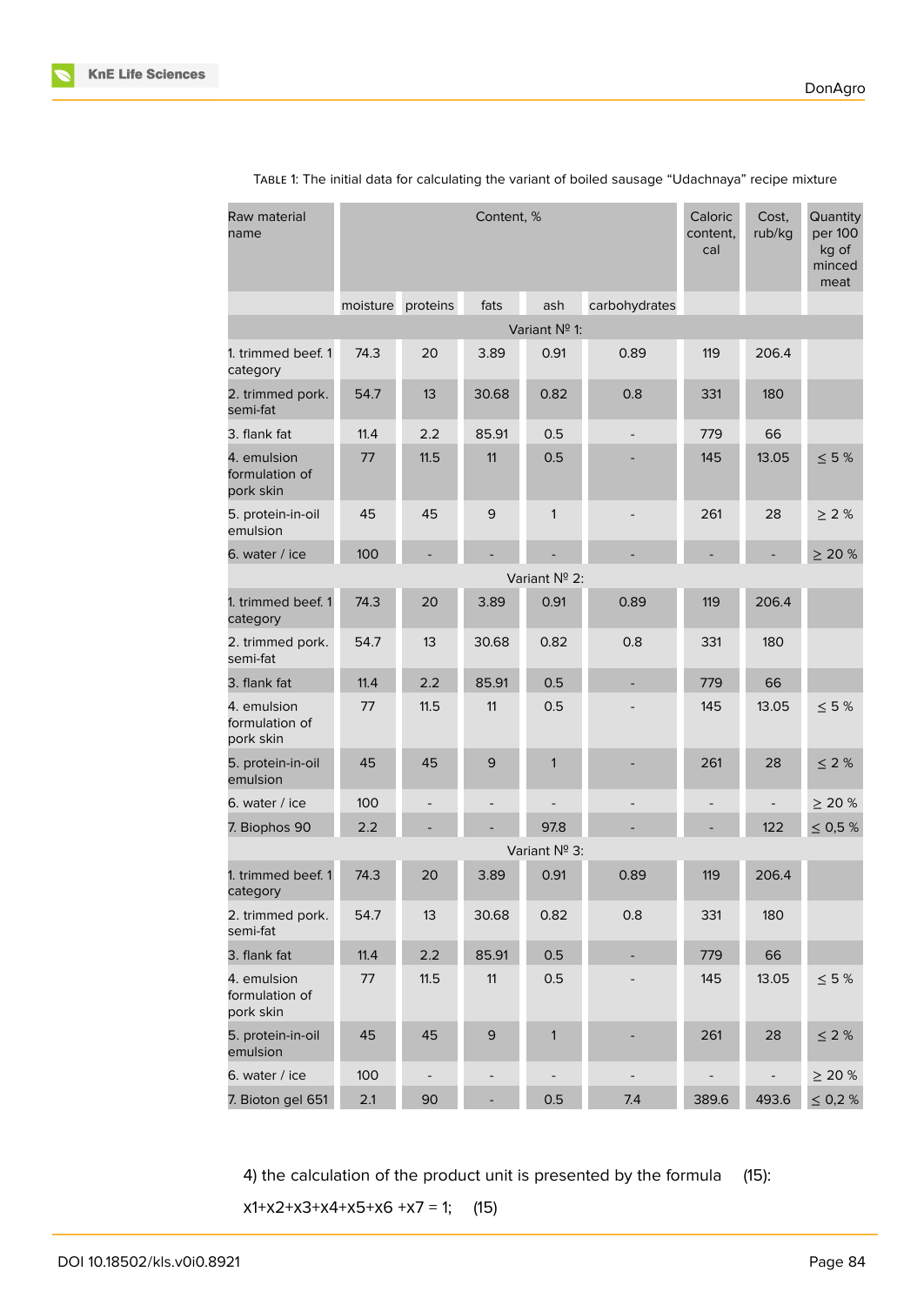| Name of raw material components      | Raw material weight, kg, per 100 kg of<br>minced cooked sausage "Udachnaya" |
|--------------------------------------|-----------------------------------------------------------------------------|
| 1. trimmed beef. 1 category          | 18.0                                                                        |
| 2. trimmed pork. semi-fat            | 18.0                                                                        |
| 3. flank fat                         | 16.6                                                                        |
| 4. emulsion formulation of pork skin | 5.0                                                                         |
| 5. protein-in-oil emulsion           | 2.0                                                                         |
| 6. water / ice                       | 40.4                                                                        |

| TABLE 2: Calculated variant of formulation $N^{\circ}$ 1 |  |
|----------------------------------------------------------|--|
|----------------------------------------------------------|--|

5) the constraints of variables are represented as follows:  $1 \ge 0$ ;  $x2=0.18$ ;  $x3\ge 0$ ; х4≤0.05; х5≤0.02; х6 ≥0.2; х7 ≥0.005 (16)

The composition and mass of raw materials of formulation  $N^{\circ}$  2 are shown in table 03, while the minimum cost of a unit of cooked sausage "Udachnaya" will be 84 rubles.

| Raw material weight, kg, per 100 kg of<br>minced meat |
|-------------------------------------------------------|
| 18.0                                                  |
| 18.0                                                  |
| 16.6                                                  |
| 5.0                                                   |
| 2.0                                                   |
| 41.0                                                  |
| 0.5                                                   |
|                                                       |

TABLE 3: Calculated variant of formulation № 2

Thus, the formulation of the second variant will require more costs than the formulation of the first variant. Therefore, when adding "Biophos 90" into the formulation, it is recommended to use low-grade raw materials, for example, beef of the second category, in order to ensure the minimum cost of the finished product.

The formulation of the third variant provides for the introduction of "Bioton gel 651", the peculiarity of the adding is to maintain the ratio of fat:protein. In this case, it is envisaged to replace raw meat with a composition containing a complex additive "Bioton gel 651", water and fat. Namely: 10 kg of 1 category beef, consisting of 80 % of muscle and 20 % of fat, contain 1.8 kg of protein, 6 kg of water and 2 kg of fat. In turn, 2 kg of "Bioton gel 651" protein also contains 1.8 kg of protein. Thus, 10 kg of beef can be equivalently replaced with 2 kg of complex additive, 6 kg of water for hydration, and 2 kg of fat. The composition and mass of the components of formulation  $N^2$  3 are shown in table 04.

Moreover, the minimum price of cooked sausage "Udachnaya", which is made by mixing these types of raw materials in the specified ratios, will be 72 rubles. Ultimately,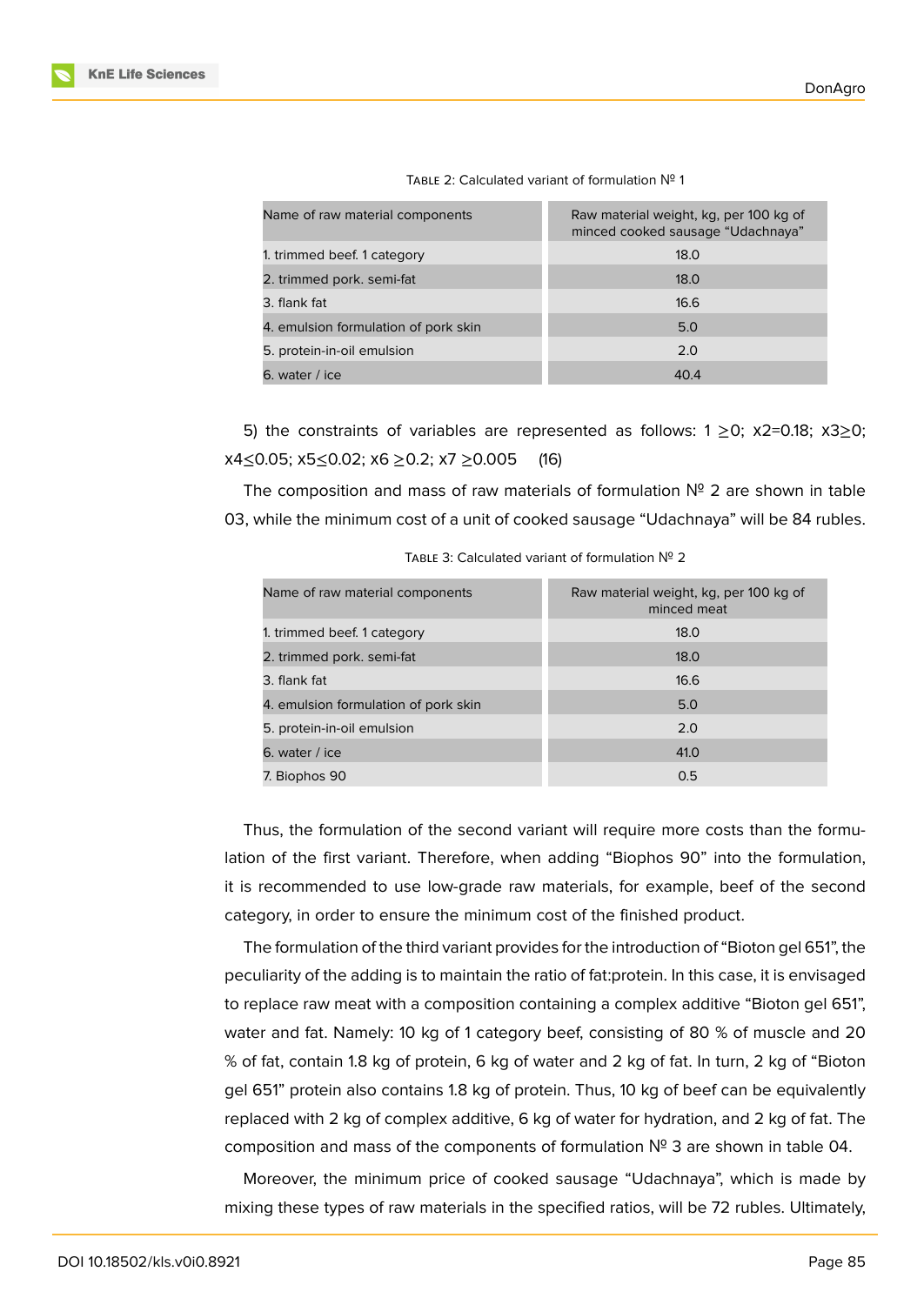| Raw material name                    | Raw material weight, kg, per 100 kg of<br>minced meat |
|--------------------------------------|-------------------------------------------------------|
| 1. trimmed beef. 1 category          | 8.0                                                   |
| 2. trimmed pork. semi-fat            | 18.0                                                  |
| 3. flank fat                         | 18.6                                                  |
| 4. emulsion formulation of pork skin | 5.0                                                   |
| 5. protein-in-oil emulsion           | 2.0                                                   |
| 6. water / ice                       | 46.4                                                  |
| 7. Bioton gel 651                    | 2.0                                                   |

TABLE 4: The composition of optimized formulation № 3

formulation № 3 requires less costs and is advantageous for eliminating problems associated with the need to release raw meat, increase production volumes, while increasing nutritional value, finished product yield and reducing production costs.

At the final stage of research, the moisture-retaining capacity of minced meat was determined in three different formulations. The results of the study are presented in table 05.

TABLE 5: Evaluation of moisture retention capacity of minced meat of different formulations

| <b>Indicators</b>                            | <b>Formulation 1</b> | Formulation 2 | Formulation 3 |  |  |  |
|----------------------------------------------|----------------------|---------------|---------------|--|--|--|
| For raw minced meat samples, g:              |                      |               |               |  |  |  |
| Sample weight before pressing                | 10.0                 | 10.0          | 10.0          |  |  |  |
| Sample weight after pressing                 | 7.2                  | 7.5           | 7.7           |  |  |  |
| Moisture retention capacity, %               | 72                   | 75            | 77            |  |  |  |
| For samples of minced meat after cooking, q: |                      |               |               |  |  |  |
| Sample weight before pressing                | 10 <sup>°</sup>      | 10            | 10            |  |  |  |
| Sample weight after pressing                 | 7.5                  | 7.8           | 7.9           |  |  |  |
| Moisture retention capacity, %               | 75                   | 78            | 79            |  |  |  |

The results presented in table 05 show that both raw minced meat (formulation 3) and minced meat after heat treatment have a high moisture retention capacity that exceeds this characteristic for other formulations

#### **4. Discussion**

The obtained results confirm the hypothesis about the possibility of producing a highquality meat product based on the principles of optimization and food combinatorics. As a result of a series of experiments established that the formulation No. 3 with complex additive "Bioton gel 651" keeping the ratio of fat: protein, not only reduces the cost of the finished product (72 rubles), to improve the technological properties of meat, but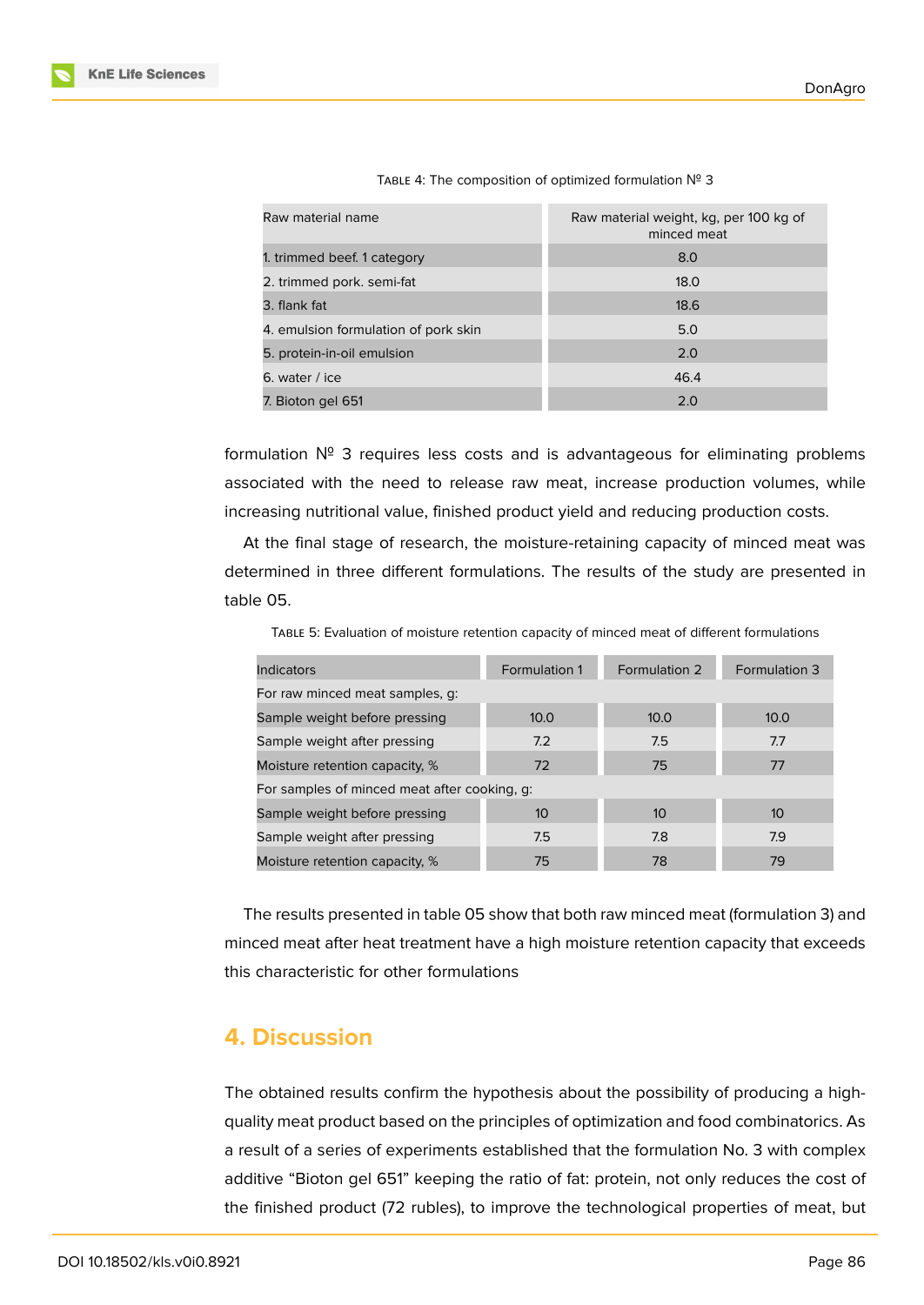

is most beneficial for the manufacturer, leads to a reasonable economy of raw meat, growth in production volumes, while increasing nutritional value.

### **5. Conclusion**

Based on the research and subsequent analysis of the data obtained, it was found that the third version of the formulation for cooked sausage products is preferable not only for economic criteria but also for technological properties. Sausage meat with the received characteristic of the high CWS is accompanied by the cooking, low desiccation, which gives a high yield of the finished product, its richness, and pronounced flavor properties; achieved the target for prevention education water-fat pocket.

## **Acknowledgement**

The authors are grateful for technical support to the center for collective use of scientific equipment Agricultural and Technological Research of the Omsk State Agrarian University.

# **Conflict of Interest**

The authors have no conflicts of interest.

#### **References**

- <span id="page-7-0"></span>[1] Kosenchuk, O. V. and Shumakova, O. V. (2020). Modernization of the Multifunctional Agricultural Sector and Prospects for Regional Development. Presented at *International Scientific Conference on the Fifth Technological Order: Prospects for the Development and Modernization of the Russian Agro-Industrial Sector*. 29 January 2020. Russia. Omsk: Omsk State Agrarian University.
- <span id="page-7-1"></span>[2] Yurk, N. A. (2019). Study of Rheological Characteristics of Milk Products for Personalized Nutrition. *Dairy Bulletin*, vol. 4, issue 36, pp. 192-200.
- <span id="page-7-2"></span>[3] Gavrilova, N. and Chernopolskaya, N. (2020). Development of Specialized Food Products for Nutrition of Sportsmen. *Journal of Critical Reviews*, vol. 7, issue 4, pp. 233-236.
- <span id="page-7-3"></span>[4] Skryabina, O. V., Ryabkova, D.S., Vikylov, V.V., Diner, Yu. A. (2020) Advanced Specialized Food Production Technologies in the Framework of Food Net. Presented